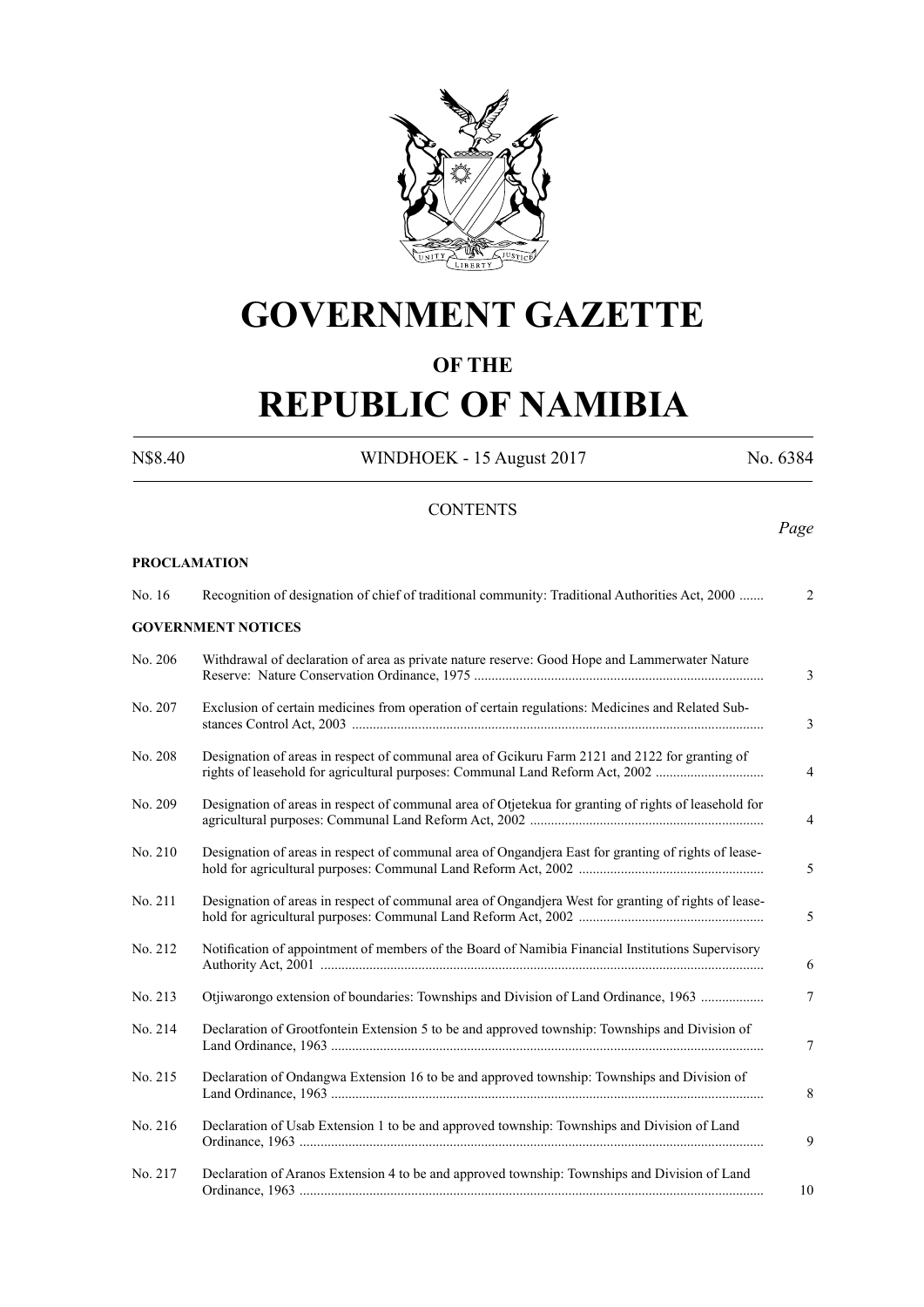| No. 218 | Amendment of regulations relating to Veterinary and Veterinary Para-Professions: Veterinary and                                                                                                                                                                                                                 | 11 |
|---------|-----------------------------------------------------------------------------------------------------------------------------------------------------------------------------------------------------------------------------------------------------------------------------------------------------------------|----|
|         | <b>GENERAL NOTICES</b>                                                                                                                                                                                                                                                                                          |    |
| No. 312 | General valuation of rateable properties situated within the Tsumeb Local Authority Area                                                                                                                                                                                                                        | 12 |
| No. 313 | Namibian Veterinary Council: Appointment of members of the Namibian Veterinary Council                                                                                                                                                                                                                          | 12 |
| No. 314 | Permanent closure of Portion Y (a portion of Erf 789, Okuryangava) as public open space. Portion Y<br>(a portion of Erf 789, Okahwe Street, Okuryangava) to be reserved as street to allow access to the                                                                                                        | 13 |
| No. 315 | Permanent closure of Portion A (a portion of Erf R/3334 and Erf 2347, Okuryangava) as public open<br>space. Portion A (a portion of Erf R/3334) to be consolidated with Erf 2314 into Erf B, Erf 2347 to be<br>consolidated with Erf 2339 and 2340 into Erf Y for the formalisation and development of Okatunda | 13 |
| No. 316 | Permanent closure of Erf R/901, Omulunga, Extension 2 as public open space, (the erf is approxi-<br>14                                                                                                                                                                                                          |    |
| No. 317 | 14                                                                                                                                                                                                                                                                                                              |    |

# **Proclamation**

#### by the

#### **PRESIDENT OF THE REPUBLIC OF NAMIBIA**

No. 16 2017

# RECOGNITION OF DESIGNATION OF CHIEF OF TRADITIONAL COMMUNITY: TRADITIONAL AUTHORITIES ACT, 2000

Under the powers vested in me by subsection (2) of section 6 of the Traditional Authorities Act, 2000 (Act No. 25 of 2000), I recognise the designation of the person, in respect of whom the particulars referred to in subsection (1) of that section are set out in the Schedule, as chief of the traditional community mentioned in that Schedule.

#### **SCHEDULE**

| KWANGALI TRADITIONAL AUTHORITY |                      |  |  |
|--------------------------------|----------------------|--|--|
| Name:                          | Eugen Siwombe Kudumo |  |  |
| Office:                        | Chief                |  |  |
| Traditional title:             | Homba                |  |  |
| Date of designation:           | 5 May 2017           |  |  |
| Traditional Community:         | Ukwangali            |  |  |
| Physical address:              | Kahenge              |  |  |

Given under my Hand and the Seal of the Republic of Namibia at Windhoek, this 27th day of July, Two Thousand and Seventeen.

 $\frac{1}{2}$ 

**HAGE G. GEINGOB President BY ORDER OF THE PRESIDENT**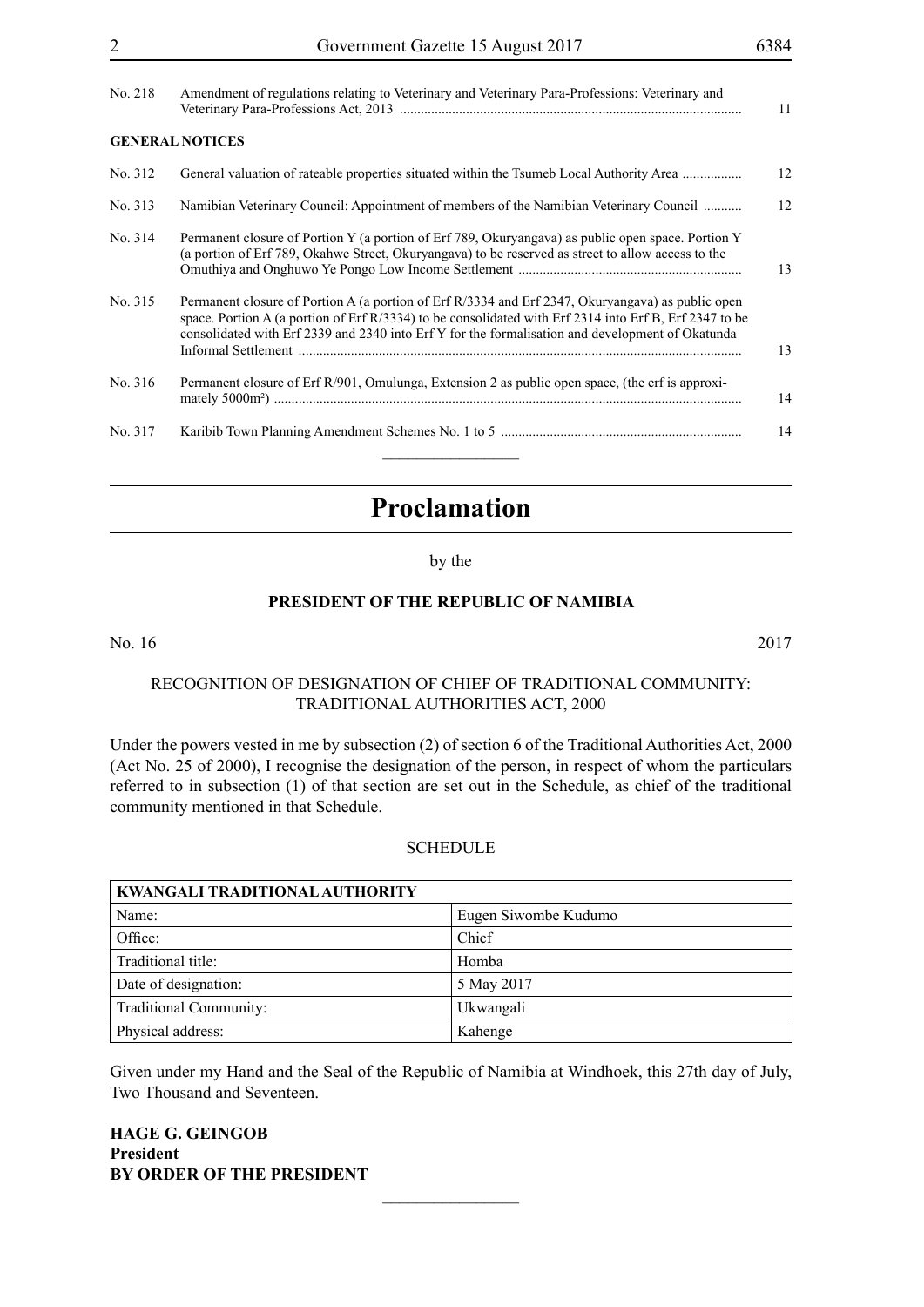# **Government Notices**

# **MINISTRY OF EVIRONMENT AND TOURISM**

No. 206 2017

#### WITHDRAWAL OF DECLARATION OF AREA AS PRIVATE NATURE RESERVE: GOOD HOPE AND LAMMERWATER NATURE RESERVE: NATURE CONSERVATION ORDINANCE, 1975

In terms of section 22(4)(b) of the Nature Conservation Ordinance, 1975 (Ordinance No. 4 of 1975), I make known that I have under section 22(4)(a) of that Ordinance, withdrawn the declaration of Good Hope and Lammerwater Nature Reserve as a private nature reserve as declared in Government Notice No. 59 of 15 April 1999.

## **P. Shifeta Minister of Environment and Tourism** Windhoek, 17 July 2017

# **MINISTRY OF HEALTH AND SOCIAL SERVICES**

 $\frac{1}{2}$ 

No. 207 2017

### EXCLUSION OF CERTAIN MEDICINES FROM OPERATION OF CERTAIN REGULATIONS: MEDICINES AND RELATED SUBSTANCES CONTROL ACT, 2003

Under section 45(1) of the Medicines and Related Substances Control Act, 2003 (Act No. 13 of 2003), after consultation with the Namibia Medicines Regulatory Council, I exclude the medicines in Schedule 0, 1, 2, 3 and 4 of Government Notice No. 180 of 25 July 2008 from the operation of the following regulations published under Government Notice No. 178 of 25 July 2008:

 $\overline{\phantom{a}}$  , where  $\overline{\phantom{a}}$ 

- 1.  $11(1)(b)$  and (1);
- 2.  $12(1)(a)$  and (w);
- 3.  $13(1)(a)$  and (j);
- 4. 14(1)(c) and (1); and
- 5.  $15(1)(a)$  and  $(n)$ .

# **B. HAUFIKU Minister of Health aNd Social Services**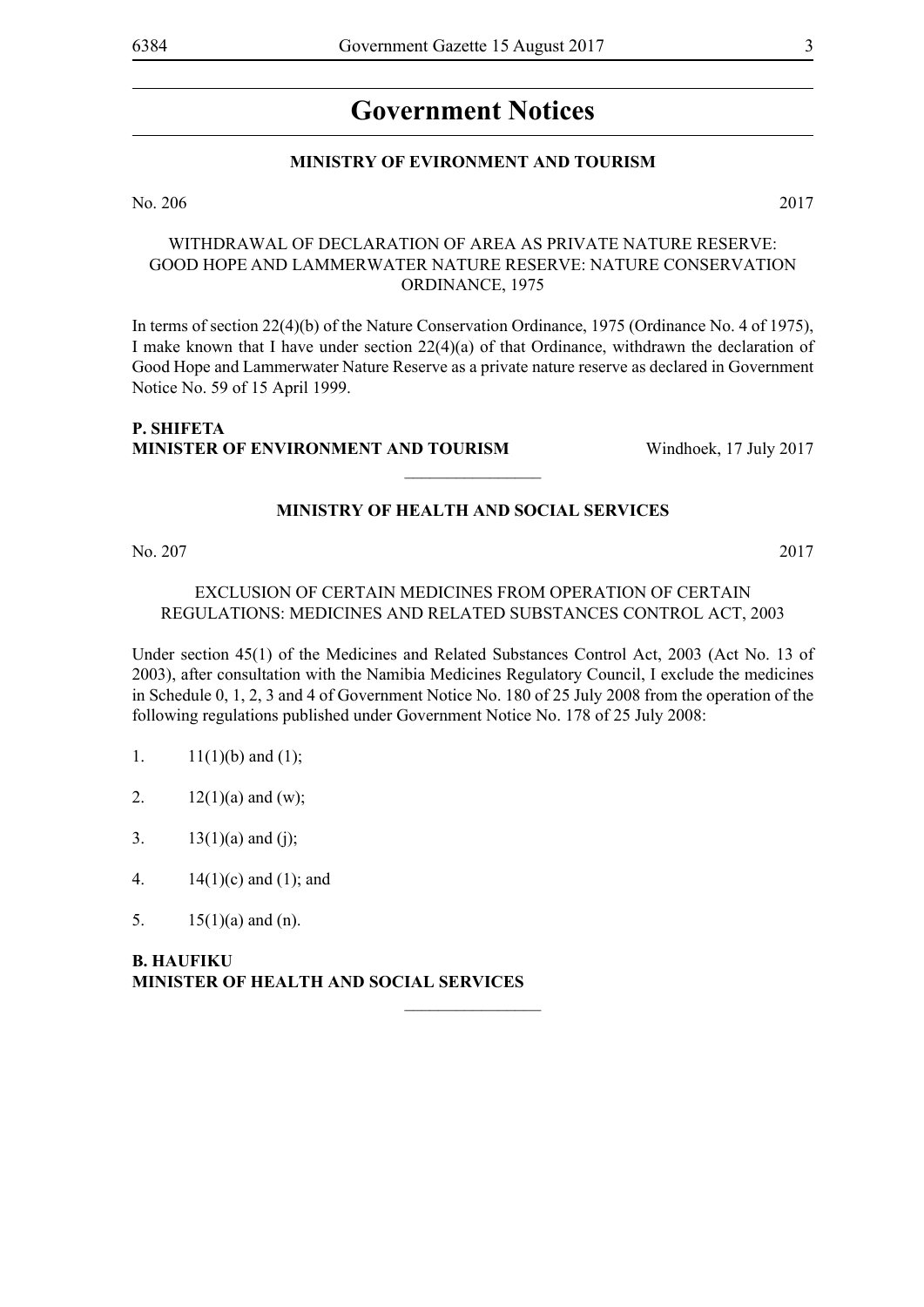#### **MINISTRY OF LAND REFORM**

No. 208 2017

#### DESIGNATION OF AREAS IN RESPECT OF COMMUNAL AREA OF GCIKURU FARM 2121 AND 2122 FOR GRANTING OF RIGHTS OF LEASEHOLD FOR AGRICULTURAL PURPOSES: COMMUNAL LAND REFORM ACT, 2002

In terms of Section 30(2) of the Communal Land Reform Act, 2002 (Act No. 5 of 2002), I after consultation with the Gciriku Traditional Authority and the Kavango East Communal Land Board, designate, in respect of the communal area of Gcikuru, farm 2121 and 2122 the boundaries of which are represented by Cadastral Diagram S.G No. A232/2016 and S.G No. A233/2016 respectively as the area within which the Kavango East Communal Land Board may grant rights of leasehold for agricultural purposes.

# **U. Nujoma MINISTER OF LAND REFORM** Windhoek, 24 July 2017

# **MINISTRY OF LAND REFORM**

 $\frac{1}{2}$ 

No. 209 2017

#### DESIGNATION OF AREAS IN RESPECT OF COMMUNAL AREA OF OTJETJEKUA FOR GRANTING OF RIGHTS OF LEASEHOLD FOR AGRICULTURAL PURPOSES: COMMUNAL LAND REFORM ACT, 2002

In terms of Section 30(2) of the Communal Land Reform Act, 2002 (Act No. 5 of 2002), I after consultation with the Vita-Thom Traditional Authority and the Omusati Communal Land Board, designate, in respect of the communal area of Otjetjekua, the area set out in the Schedule as the area within which the Omusati Communal Land Board may grant rights of leasehold for agricultural purposes.

#### **U. Nujoma MINISTER OF LAND REFORM** Windhoek, 24 July 2017

# **SCHEDULE**

#### **Area**

Beginning at the south western beacon Otj30 of farm No. 1267, Registration Division A, then following the boundary of the same farm in a clockwise manner through beacons; Otj19, Otj20, Otj21, Otj22, Otj22a, Otj22b, Otj23, Otj24, Otj24a, Otj25, Otj26, Otj26a, Otj27, Otj28, Otj29, Otj30, Otj31, Otj32, Otj34, Otj35, Otj36, Otj37, Otj38, Otj39, Otj40, Otj41, Otj42, Otj43, Otj44, Otj45, Otj46, Otj47, Otj48, Otj49, Otj50, Otj51, Otj52, Otj53, Otj1, Otj2, Otj3, Otj4, Otj5, Otj6, Otj7, Otj8, Otj9, Otj10, Otj11, Otj11a, Otj11b, Otj12, Otj12a, Otj13, Otj14, Otj15, Otj15a, Otj16, Otj16a, Otj17, Otj18 up to the point of beginning. The area described above measures 49340.2098 hectares and is depicted on Surveyor General diagram No. A15/2017 of farm No.1267, Registration Division "A". Farms Nos. 1269, 1270, 1271, 1272, 1273, 1274, 1275, 1276, 1277, 1278, 1279, 1280 and 1281 Registration Division "A" are excluded from this boundary description.

The list of coordinates defining the above area is as shown on the Surveyor General Diagram No. A15/2017 of farm No.1267, Registration Division "A". filed in the Surveyor General's office.  $\frac{1}{2}$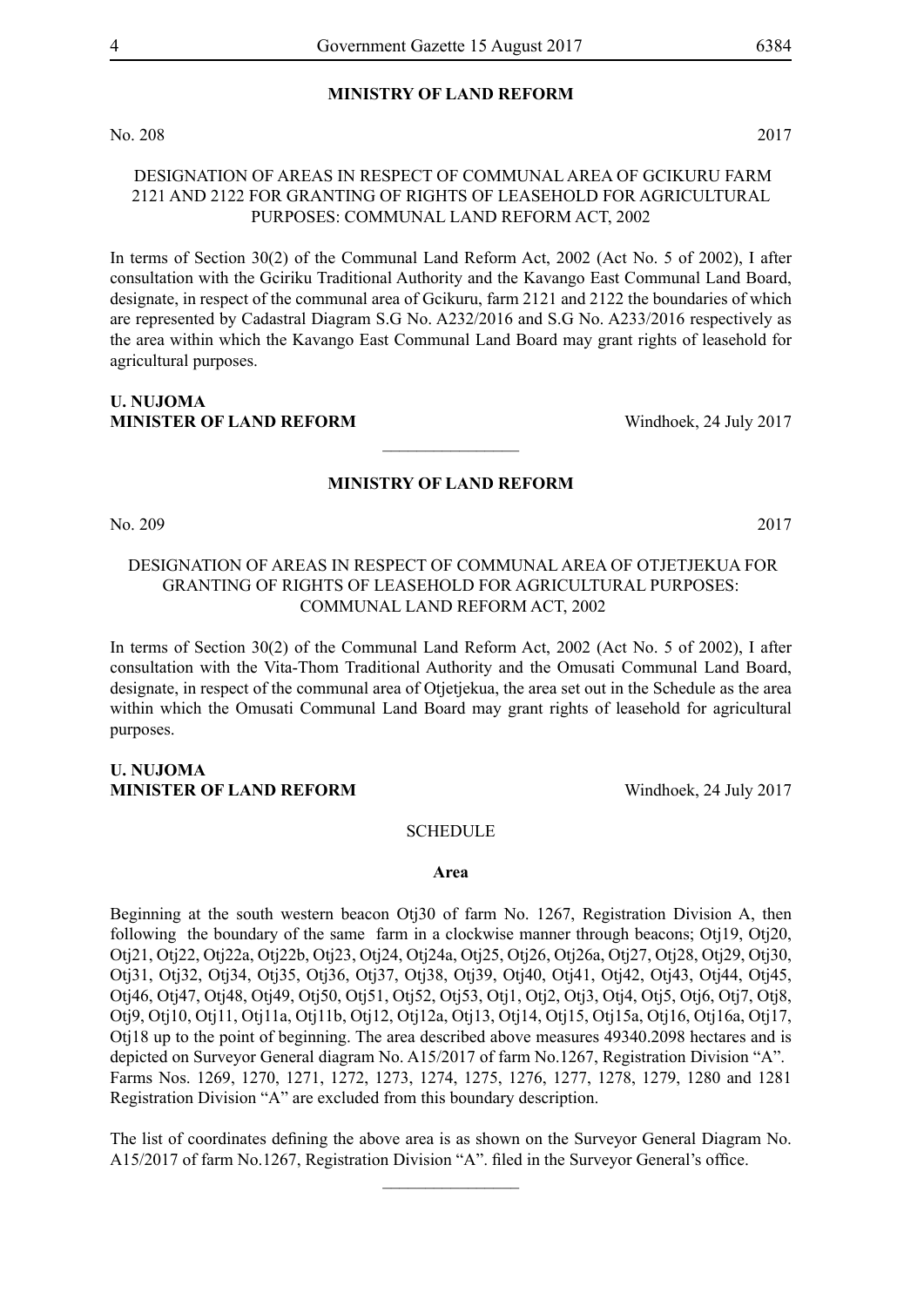#### **MINISTRY OF LAND REFORM**

#### No. 210 2017

# DESIGNATION OF AREAS IN RESPECT OF COMMUNAL AREA OF ONGANDJERA EAST FOR GRANTING OF RIGHTS OF LEASEHOLD FOR AGRICULTURAL PURPOSES: COMMUNAL LAND REFORM ACT, 2002

In terms of Section 30(2) of the Communal Land Reform Act, 2002 (Act No. 5 of 2002), I after consultation with the Ongandjera Traditional Authority and the Omusati Communal Land Board, designate, in respect of the communal area of Ongandjera East, the area set out in the Schedule as the area within which the Omusati Communal Land Board may grant rights of leasehold for agricultural purposes.

## **U. Nujoma MINISTER OF LAND REFORM** Windhoek, 24 July 2017

#### **SCHEDULE**

#### **Area**

Beginning at the south western beacon OngE1 of farm No. 1244 , Registration Division A, then following the eastern boundary of the same farm in a clockwise manner through beacons OngE2,OngE3,OngE17,OngE18, OngE4, OngE5, then along the northern boundary of farm No. 1246 up to beacon OngE6, then along the northern boundary of farm No. 1247 up to beacon OngE7, then along the eastern boundary of farm No. 1247 up to beacon OngE8, then along the eastern boundary of farm No. 1248 up to beacon OngE9, then along the eastern-most boundary of farm No. 1244 up to beacon OngE10, then along the southern boundary of farm No. 1244 up to beacon OngE11, then along the southern boundary of farm No. 1249 up to beacon OngE12, then along the southern boundary of farm No. 1244 up to beacon OngE13, then along the eastern boundary of farm No.1250 up to beacon OngE39, then along the northern boundary of farm No. 1250 up to beacon OngE40, then along the western boundary of farm No. 1250 up to beacon OngE14, then along the southern boundary of farm No. 1244 up to beacon OngE15, then along the southern boundary of farm No. 1251 up to beacon OngE16, then along the southern boundary of farm No. 1244 up to the point of beginning. The area described above measures 38 482.5146 hectares and includes farm Nos. 1244, 1245, 1246, 1247, 1248, 1249, 1250 and 1251, Registration Division A, depicted on Surveyor General diagram Nos. A421/2016, A422/2016, A423/2016, A424/2016, A425/2016, A426/2016, A427/2017 and A428/2016 respectively where all the coordinates defining this boundary are listed.

#### **MINISTRY OF LAND REFORM**

 $\overline{\phantom{a}}$  , where  $\overline{\phantom{a}}$ 

No. 211 2017

#### DESIGNATION OF AREAS IN RESPECT OF COMMUNAL AREA OF ONGANDJERA WEST FOR GRANTING OF RIGHTS OF LEASEHOLD FOR AGRICULTURAL PURPOSES: COMMUNAL LAND REFORM ACT, 2002

 In terms of Section 30(2) of the Communal Land Reform Act, 2002 (Act No. 5 of 2002), I after consultation with the Ongandjera Traditional Authority and the Omusati Communal Land Board, designate, in respect of the communal area of Ongandjera West, the area set out in the Schedule as the area within which the Omusati Communal Land Board may grant rights of leasehold for agricultural purposes.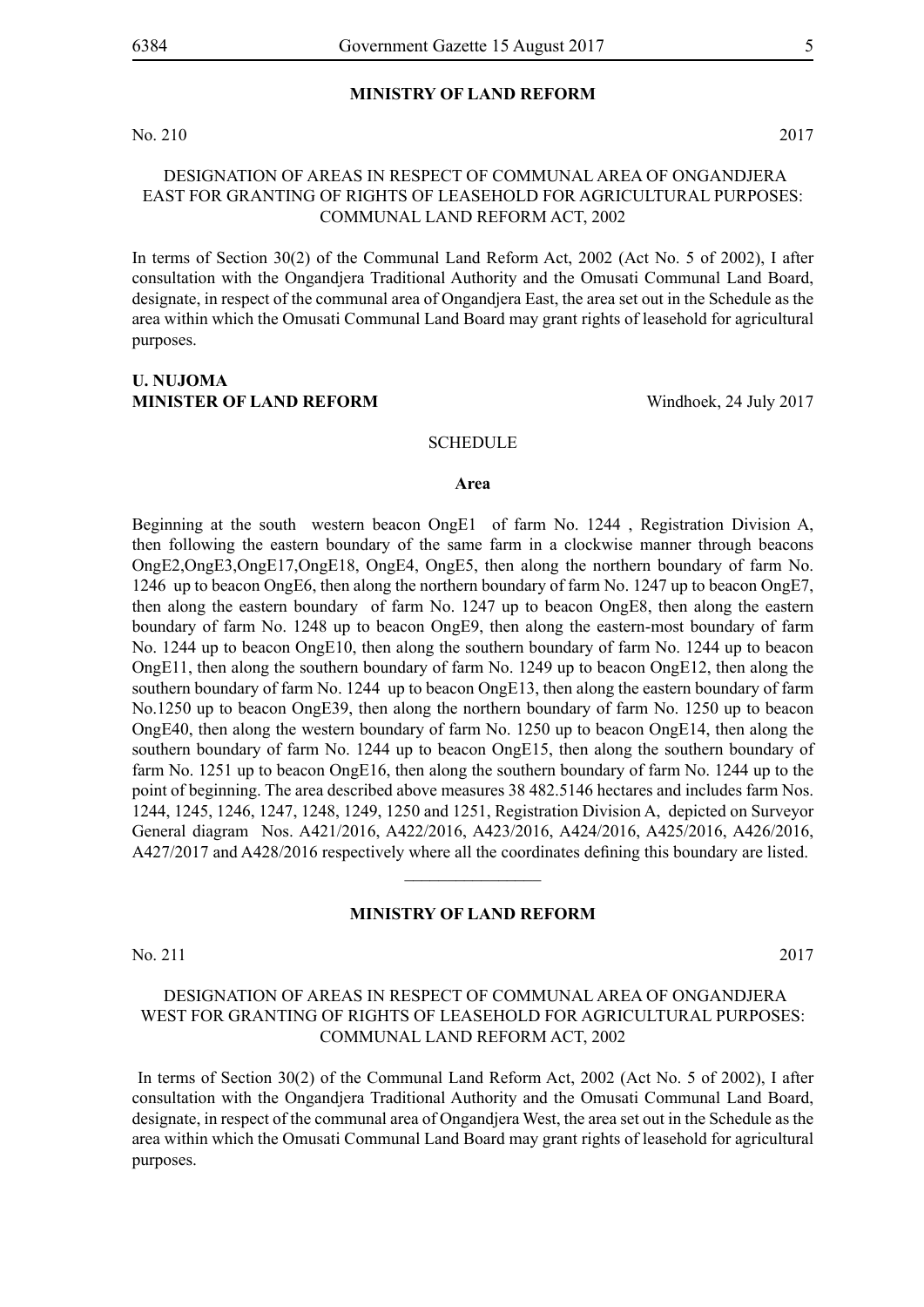#### **U. Nujoma MINISTER OF LAND REFORM** Windhoek, 24 July 2017

#### **SCHEDULE**

#### **Area**

Beginning at the north western beacon 1042 of farm No. 1234 , Registration Division A, then following the boundary of the same farm in a clockwise manner to beacon 1004, then along the northern-most boundary of farm No. 1235 up to beacon 1005, then along the northern boundary of farm No. 1236 through beacon 1006 up to beacon 1007, then along the north eastern boundary of farm No. 1236 passing through beacon 1008 up to beacon 1009, then along the eastern boundary of farm No. 1238 passing through beacons 1010,1011, 1012 up to beacon 1013, then along the eastern boundary of farm No. 1240 up to beacon 1014, then along the southern boundary of farm No. 1240 passing through beacon 1015 up to beacon 1016, then along the southern-most beacon of farm No. 1238 up to beacon 1017, then along the southern boundary of farm No. 1239 up to beacon 1024, then along the southern boundary of farm No. 1235 passing through beacon 1025 up to beacon 1001, then along the western-most boundary of farm No. 1235 up to beacon 1002, then along the western boundary of farm No. 1234 up to the point of beginning. The area described above measures 50557.8277 hectares and is depicted on Surveyor General diagram Nos. A212/2016, A213/2016, A214/2016, A215/2016, A216/2016, A217/2016 and A218/2016 of farm Nos, 1234, 1235, 1236, 1237, 1238, 1239 and 1240 respectively, all in Registration Division A. The coordinates defining this boundary are listed on the stated diagrams.

#### **MINISTRY OF FINANCE**

 $\overline{\phantom{a}}$  , where  $\overline{\phantom{a}}$ 

No. 212 2017

#### NOTIFICATION OF APPOINTMENT OF MEMBERS OF THE BOARD OF NAMIBIA FINANCIAL INSTITUTIONS SUPERVISORY AUTHORITY ACT, 2001

In terms terms of section 10(4) of the Namibia Financial Institutions Supervisory Authority Act, 2001 (Act No. 3 2001) I make known for general information that, the following persons have been appointed as members of directors of Namibia Financial Institutions Supervisory Authority with effect from 1 April 2017 to 31 March 2020.

Appointed members:

- 1. G. R. Katjimune as Chairperson of the board with effect from 1 April 2017 to 31 March 2020.
- 2. H. Garbers-Kirsten, as Vice Chairperson of the board with effect from 1 April 2017 to 31 March 2020.
- 3. S. L.N. Amunkete as a member of the board with effect from 1 April 2017 to 31 to March 2020.
- 4. J. S. Jansen appointed as member of the board with effect from 1 April 2017 to 31 March 2020.
- 5. L. E. Dunn appointed as a member of the board with effect from 1 April 2017 to 31 March 2020.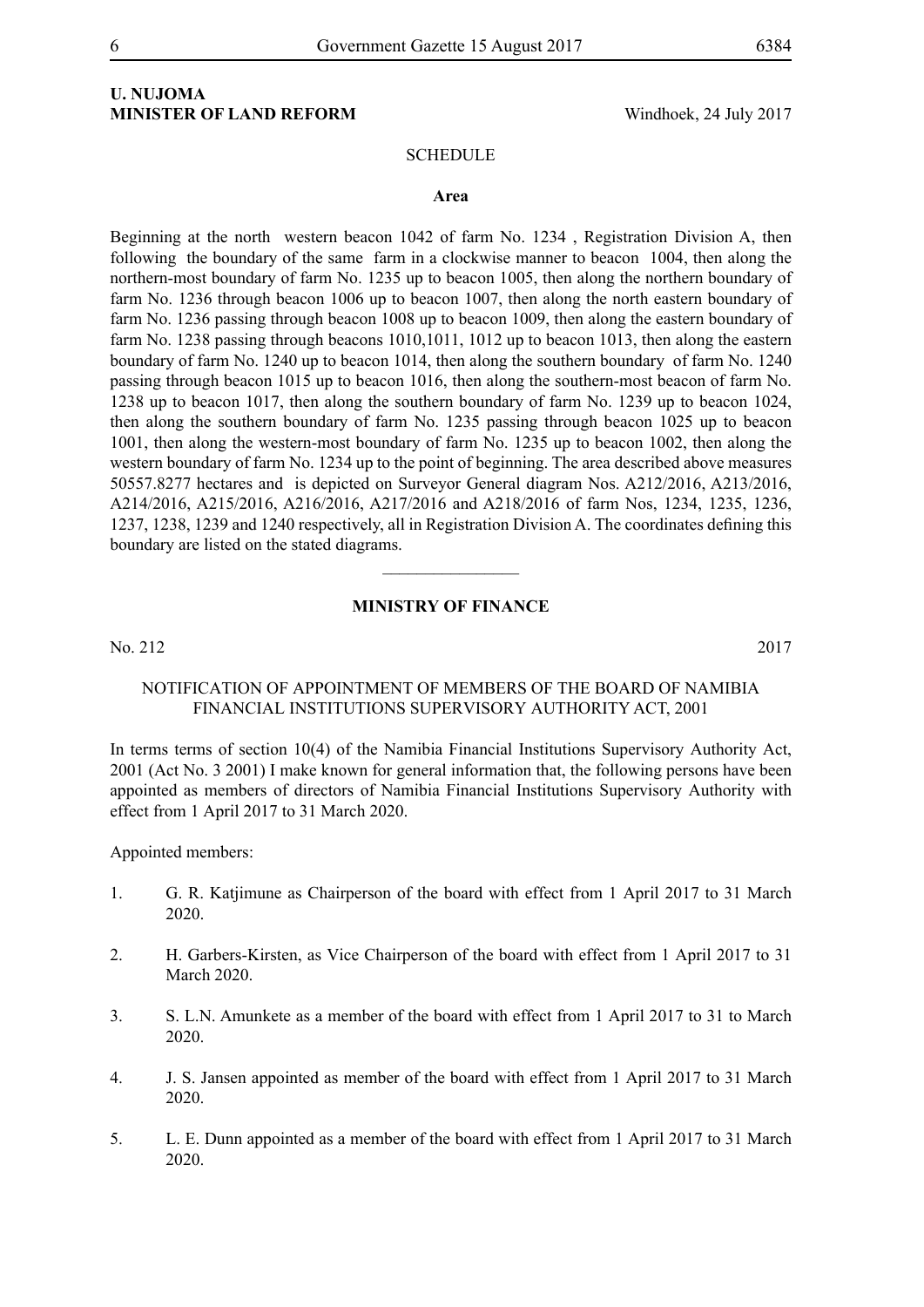# **C. SchLettwein MINISTER OF FINANCE** Windhoek, 28 July 2017

#### **MINISTRY OF URBAN AND RURAL DEVELOPMENT**

 $\frac{1}{2}$ 

No. 213 2017

# OTJIWARONGO EXTENSION OF BOUNDARIES: TownshipS and Division of Land Ordinance 1963

Under section 29(1) of the Townships and Division of Land Ordinance, 1963 (Ordinance No. 11 of 1963) I extend the boundaries of the Township of Otjiwarongo to include Portion 61 of the Farm Otjiwarongo Town and Townlands No. 308 situated in the Registration Division "D" and represented by Cadastral Diagram No. A 676/2010, which shall at all times lie open to inspection at the office of the Surveyor-General, Windhoek, during normal office hours.

The property so included shall be known as Erf 2465, Otjiwarongo Extension 6.

# **S. Shaningwa Minister of Urban and Rural Development** Windhoek, 14 July 2017

#### **MINISTRY OF URBAN AND RURAL DEVELOPMENT**

 $\frac{1}{2}$ 

No. 214 2017

#### DECLARATION OF GROOTFONTEIN EXTENSION 5 TO BE AN APPROVED TOWNSHIP: TOWNSHIPS AND DIVISION OF LAND ORDINANCE, 1963

In terms of section 13 of the Townships and Division of Land Ordinance, 1963 (Ordinance No. 11 of 1963), I -

- (a) declare the area situated on Portion 54 of the Farm Grootfontein Townlands No. 754, Registration Division "B" and represented by General Plan No. B118, to be an approved township; and
- (b) set out in the Schedule the conditions subject to which the application for permission to establish the township concerned has been granted.

#### **SCHEDULE**

#### **1. Name of township:**

The township shall be called Grootfontein Extension 5.

#### **2. Composition of township:**

The township comprises 129 erven numbered 911 to 1039 and the remainder streets as indicated on General Plan B118 (S.G. No. A55/99).

#### **3. Reservation of erven:**

The following erven are reserved for the local authority: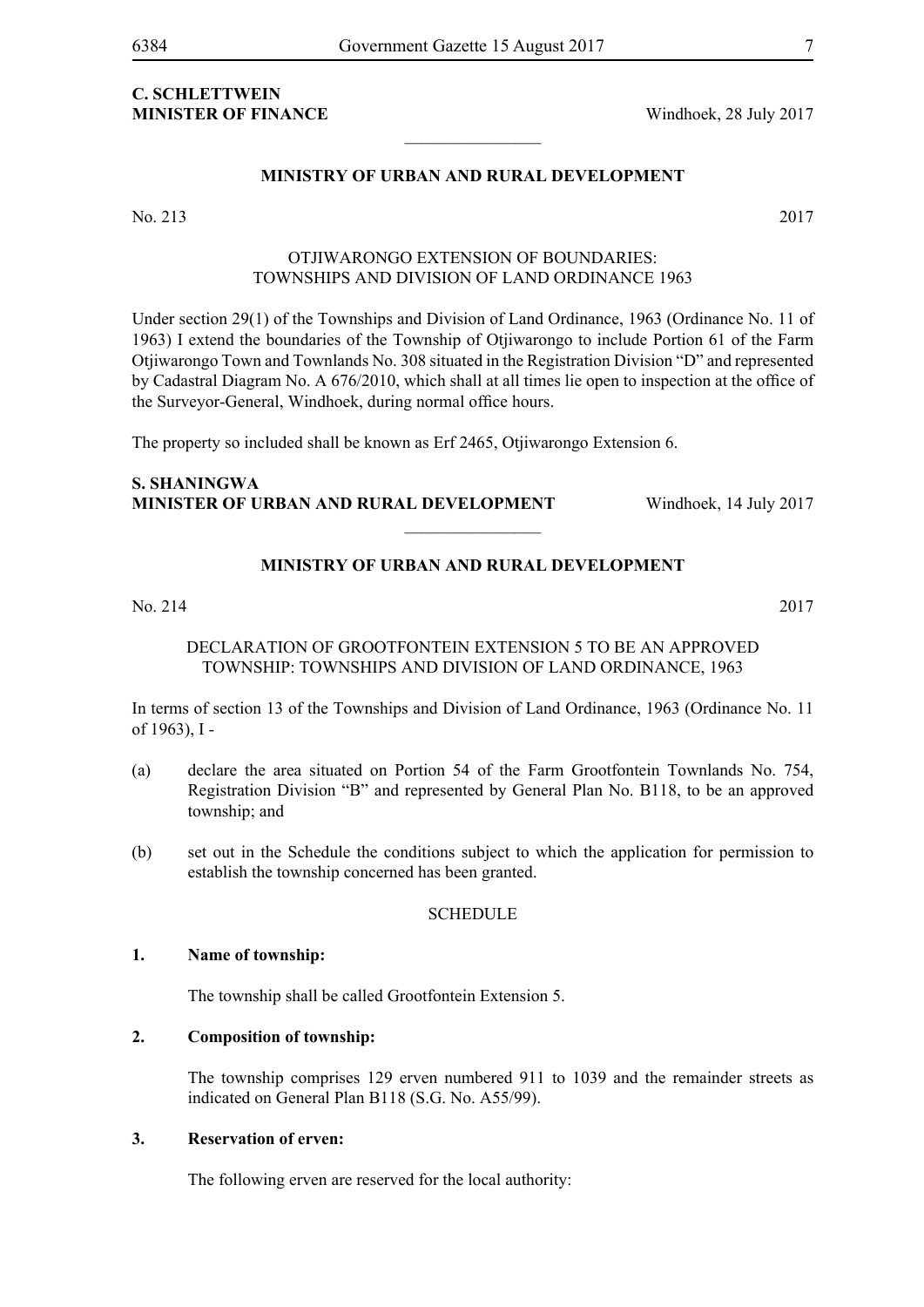- (a) erven 1037 and 1038 are reserved for railway purposes; and
- (b) erf 1039 is reserved for public open space purpose.

# **4. Conditions of title:**

The following conditions shall be registered in favour of the local authority against the title deeds of all erven except the erven, referred to in paragraph 3:

- (a) the erf must be used or occupied for purposes which are in accordance with, and the use or occupation of the erf must at all times be subject to, the provisions of the Grootfontein Town Planning Scheme prepared and approved in terms of the Town Planning Ordinance, 1954 (Ordinance No. 18 of 1954); and
- (b) the building value of the main building, excluding the outbuilding, to be erected on the erf must be at least two times the prevailing valuation of the erf.

# **MINISTRY OF URBAN AND RURAL DEVELOPMENT**

 $\overline{\phantom{a}}$  , where  $\overline{\phantom{a}}$ 

#### No. 215 2017

#### DECLARATION OF ONDANGWA EXTENSION 16 TO BE AN APPROVED TOWNSHIP: TOWNSHIPS AND DIVISION OF LAND ORDINACE, 1963

In terms of section 13 of the Townships and Division of Land Ordinance, 1963 (Ordinance No. 11 of 1963), I -

- (a) declare the area, being the subdidvision of Portion 33 of the Farm Ondangwa Townlands No. 882, situated in the town area of Ondangwa, Registration Division "A" in the Oshana Region and represented by General Plan No. A284, to be an approved township; and
- (b) set out in the Schedule the conditions subject to which the application for permission to establish the township concerned has been granted.

#### **SCHEDULE**

# **S. Shaningwa Minister of Urban and Rural Development** Windhoek, 14 July 2017

# **1. Name of township:**

The township shall be called Ondangwa Extension 16.

#### **2. Composition of township:**

The township comprises 281 erven numbered 3294 to 3574 and the remainder streets as indicated on General Plan A284 (S.G. No. A599/2016).

#### **3. Reservation of erven:**

- (a) erf 3467 is reserved for the State for general administrative purposes; and
- (b) the following erven are reserved for the local authority: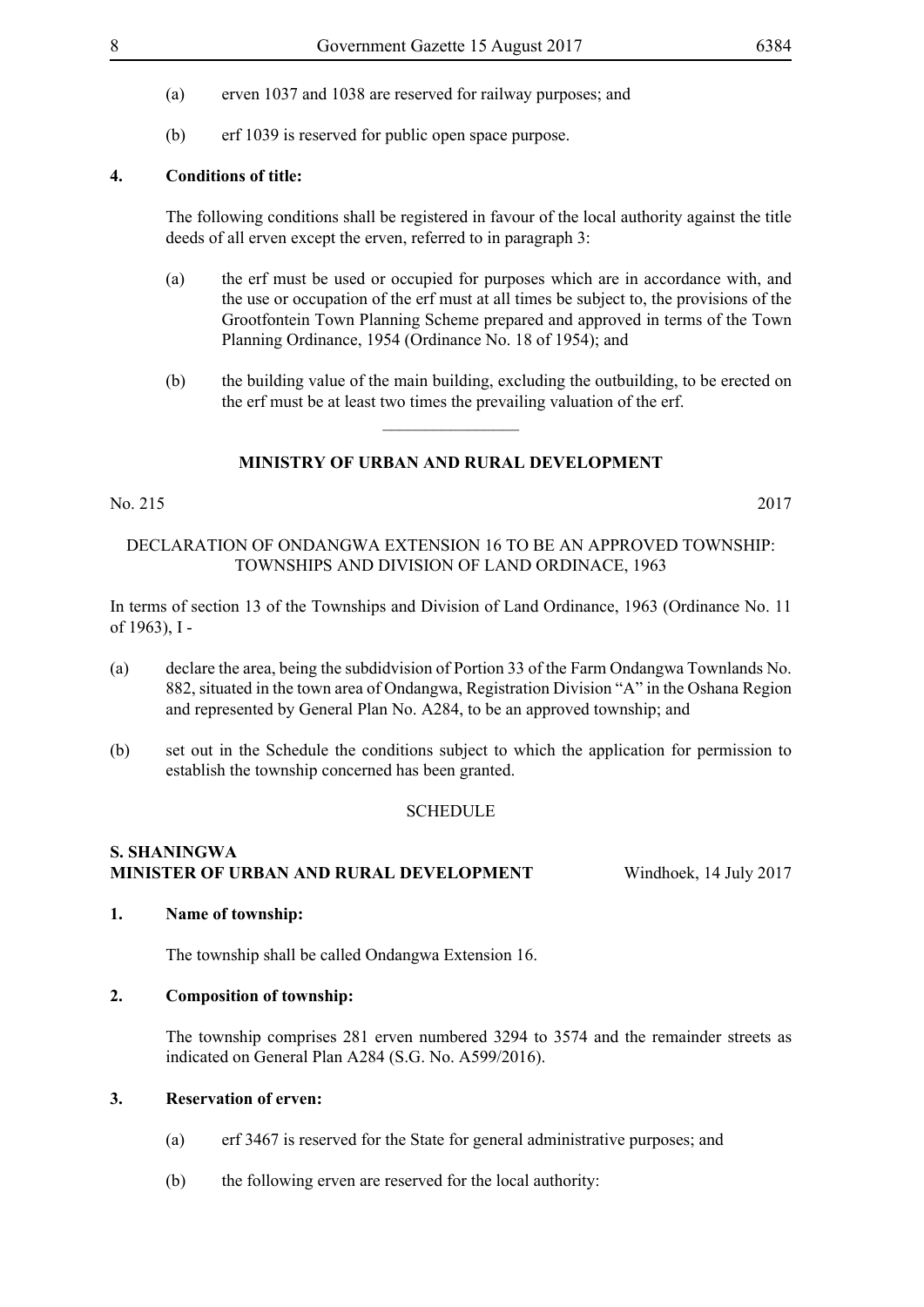- (i) erf 3447 is reserved for pump station purposes;
- (ii) erven 3294 and 3468 are reserved for general administrative purposes; and
- (iii) erven 3562 to 3574 are reserved for the purpose of public open spaces.

#### **4. Conditions of title:**

The following conditions shall be registered in favour of the local authority against the title deeds of all erven, except the erven referred to in paragraph 3:

- (a) the erf must be used or occupied for purposes which are in accordance with, and the use or occupation of the erf must at all times be subject to, the provisions of the Ondangwa Town Planning Scheme prepared and approved in terms of the Town Planning Ordinance, 1954 (Ordinance No. 18 of 1954); and
- (b) the building value of the main building, excluding the outbuilding, to be erected on the erf must be at least four times the prevailing valuation of the erf.

#### **MINISTRY OF URBAN AND RURAL DEVELOPMENT**

 $\overline{\phantom{a}}$  , where  $\overline{\phantom{a}}$ 

No. 216 2017

#### DECLARATION OF USAB EXTENSION 1 TO BE AN APPROVED TOWNSHIP: Townships and Division of Land Ordinance, 1963

In terms of section 13 of the Townships and Division of Land Ordinance, 1963 (Ordinance No. 11 of 1963) as amended, I -

- (a) declare the area situated on Portion 11 of the Farm Karibib Town and Townlands No. 56, Registration Division "H" and presented by General Plan H54 to be an approved township; and
- (b) set out in the Schedule the conditions, subject to which the application for permission to establish the township concerned has been granted

#### **S. Shaningwa Minister of Urban and Rural Development** Windhoek, 20 July 2017

#### **SCHEDULE**

#### **1. Name of Township:**

The township shall be called Usab Extension 1.

#### **2. Composition of Township:**

The township comprises 50 erven numbered 548 to 597 and the remainder streets as indicated on General Plan H 54.

#### **3. Reservation of erven:**

The following erf is reserved for the Local Authority: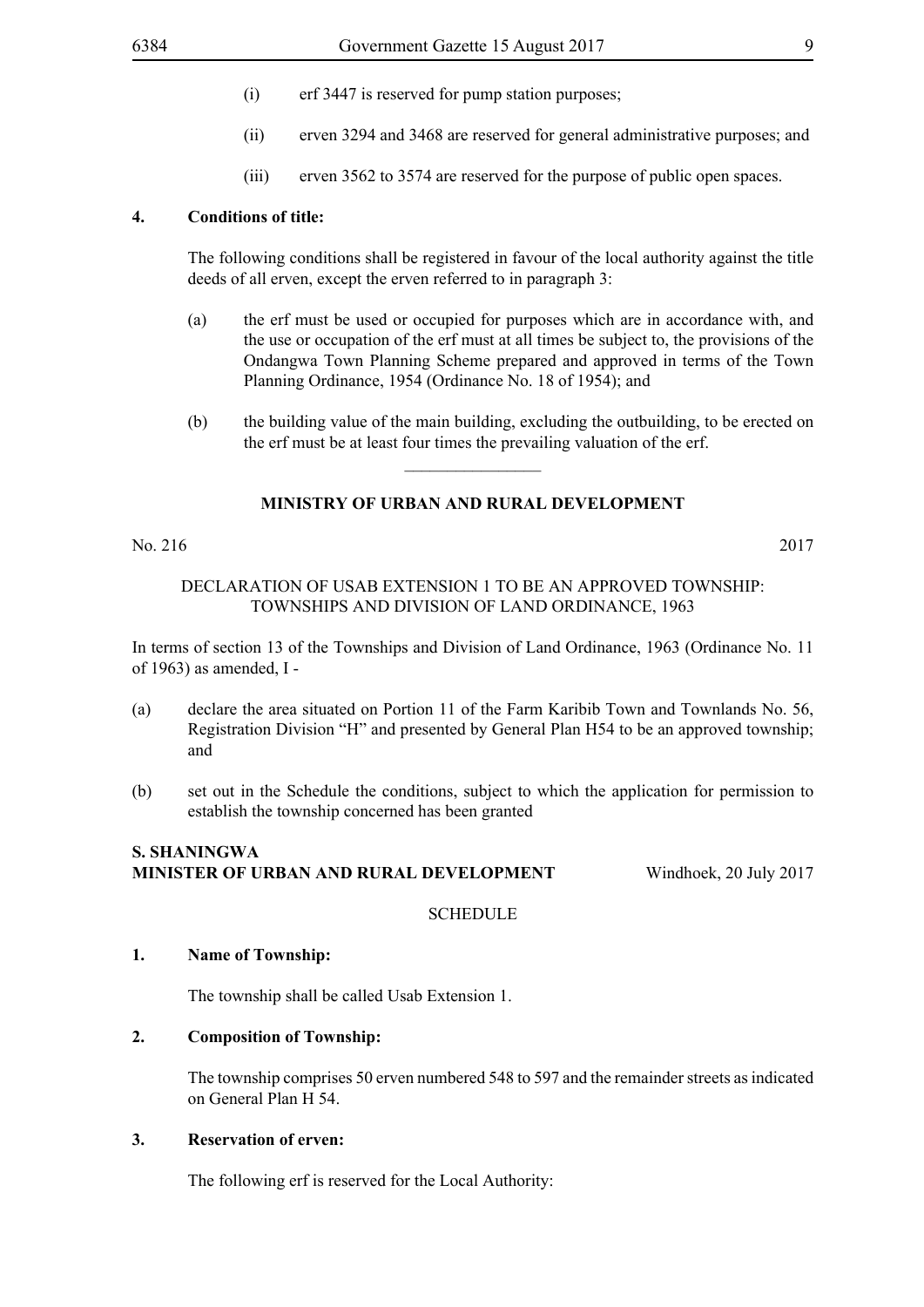- For Street purposes: Erf 597

# **4. Conditions of title:**

The following conditions shall be registered in favour of the Local Authority against the title deeds of all erven, except the erven referred to in paragraph 3:

- (a) the erf must only be used or occupied for purposes which are in accordance with the provisions of the Karibib Town Planning Scheme prepared and approved in terms of the Town Planning Ordinance, 1954 (Ordinance 18 of 1954); and
- (b) the building value of the main building, excluding the outbuilding to be erected on the erf shall be at least two times the prevailing valuation of the erf.

# **MINISTRY OF URBAN AND RURAL DEVELOPMENT**

 $\overline{\phantom{a}}$  , where  $\overline{\phantom{a}}$ 

# No. 217 2017

DECLARATION OF ARANOS EXTENSION 4 TO BE AN APPROVED TOWNSHIP:

In terms of section 13 of the Townships and Division of Land Ordinance, 1963 (Ordinance No. 11 of 1963) as amended, I -

- (a) declare the area situated on Portion 52 of Aranos Townlands No. 167, in the Registration Division "R" and represented by General Plan No. R89 to be an approved township; and
- (b) set out in the Schedule the conditions, subject to which the application for permission to establish the township concerned has been granted.

# **S. Shaningwa Minister of Urban and Rural Development** Windhoek, 20 July 2017

#### **SCHEDULE**

# **1. Name of township:**

The township shall be called Aranos Extension 4.

# **2. Composition of township:**

The township comprises 36 erven numbered 358 to 387 and the remainder streets as indicated on General Plan R89.

#### **3 Reservation of erven:**

The following erven are reserved for the State:

- for General Administrative purposes: Erven 358 to 360 and 362

The following erven are reserved for the Local Authority:

- for General Administrative purposes: Erven 367 and 360
- for Public Open Spaces purposes: Erven 366 and 387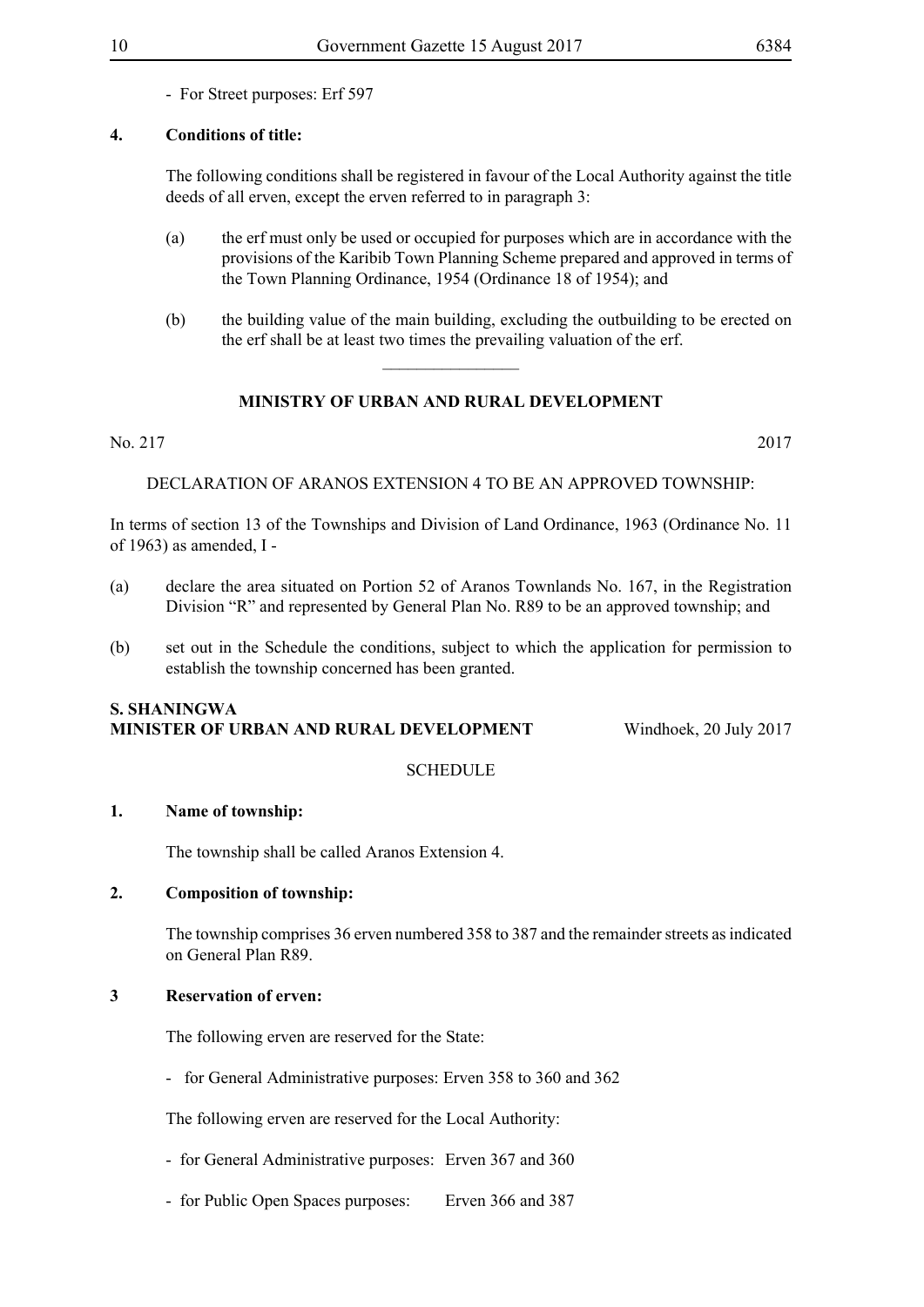### **4. Conditions of title:**

The following conditions shall be registered in favour of the Local Authority against the title deeds of all erven, except the erven referred to in paragraph 3:

- (a) the erf must only be used or occupied for purposes which are in accordance with the provisions of the Aranos Town Planning Scheme prepared and approved in terms of the Town Planning Ordinance, 1954 (Ordinance No. 18 of 1954); and
- (b) the building value of the main building, excluding the outbuildings to be erected on the erf shall be at least four times the prevailing valuation of the erf.

#### **MINISTRY OF AGRICULTURE, WATER AND FORESTRY**

 $\overline{\phantom{a}}$  , where  $\overline{\phantom{a}}$ 

No. 218 2017

#### AMENDMENT OF REGULATIONS RELATING TO VETERINARY AND VETERINARY PARA-PROFESSIONS: VETERINARY AND VETERINARY PARA-PROFESSIONS ACT, 2013

Under section 73 of the Veterinary and Veterinary Para-Professions Act, 2013 (Act No. 1 of 2013), in consultation with the Namibian Veterinary Council, I have amended the regulations set out in the Schedule.

#### **J. MUTORWA Minister of Agriculture, WATER AND FORESTRY** Windhoek, 17 July 2017

#### **SCHEDULE**

#### **Definitions**

**1.** In these regulations "the Regulations" means the Veterinary and Veterinary Para-Professions Regulations published under Government Notice No. 17 of 27 February 2014 as amended by Government Notice No. 249 of 30 October 2015.

#### **Amendment of Regulations**

The regulations are amended by the substitution of the following formula for the enacting formula:

"Under section 73 of the Veterinary and Veterinary Para-Professions Act, 2013 (Act No. 1 of 2013), in consultation with the Namibian Veterinary Council, I have -

- (a) made the regulations set out in the Schedule; and
- (b) repealed the regulations published under Government Notice AG. 76 of 17 May 1985 as amended by Government Notices Nos. 96 of 15 May 1997, 133 of 1 August 2002 and 57 of 3 March 2008 with effect from 27 February 2014.".

 $\overline{\phantom{a}}$  , where  $\overline{\phantom{a}}$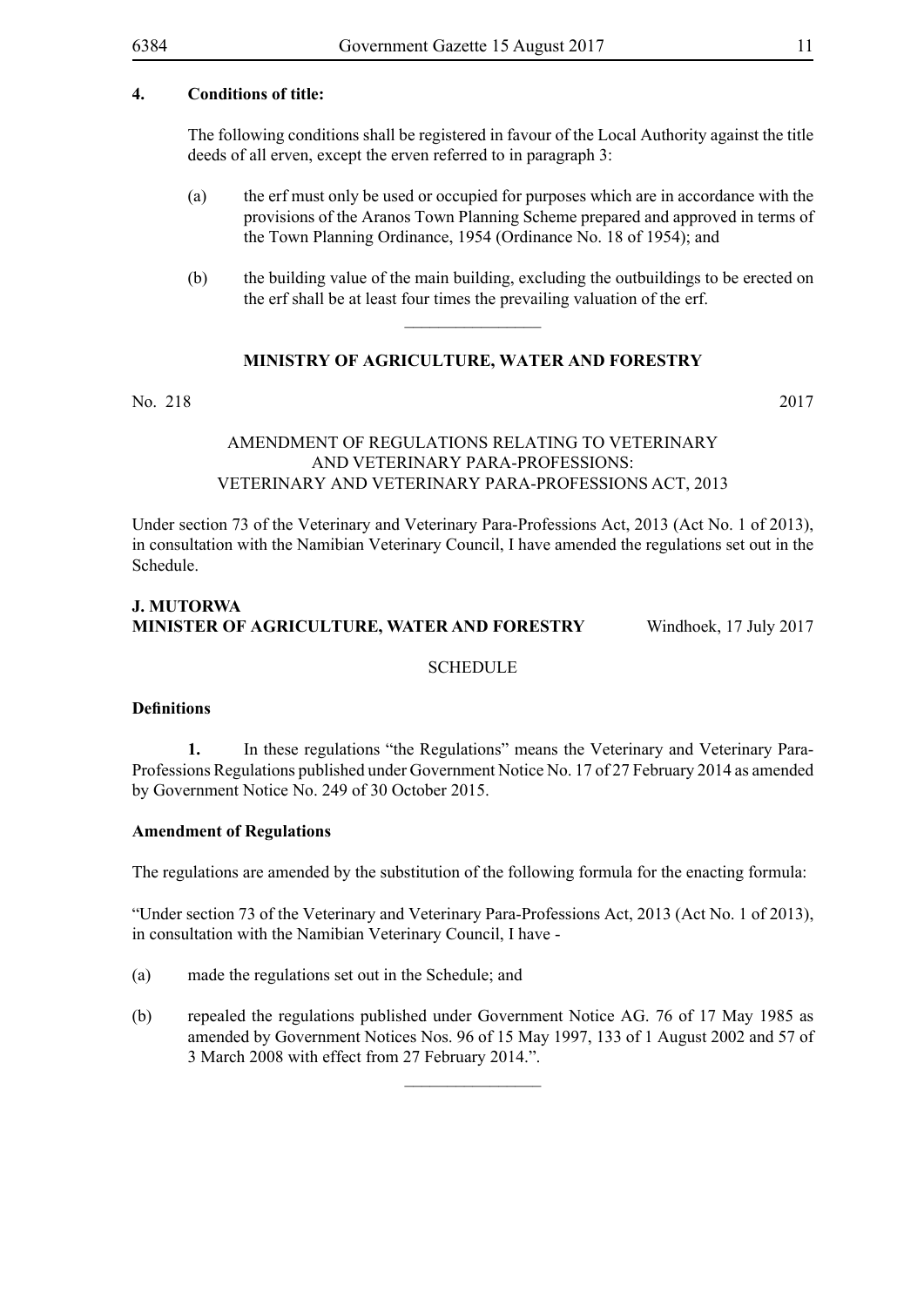# **General Notices**

# **MUNICIPAL COUNCIL OF TSUMEB**

No. 312 2017

GENERAL VALUATION OF RATEABLE PROPERTIES SITUATED WITHIN THE TSUMEB LOCAL AUTHORITY AREA

Notice is hereby given in terms of the provisions of section 66(1) of the Local Authorities Act, 1992 (Act No. 23 of 1992) as amended, that the General Valuation of all rateable properties situated within Tsumeb Local Authority Area will be carried out as from the 1 September 2017 in accordance with the provision and stipulations contained in section 67 to 72 inclusive of the aforesaid Local Authorities Act, 1992 (Act No. 23 of 1992).

# **V. C. KASIRINGUA CHAIRPERSON OF THE COUNCIL TSUMEB MUNICIPAL COUNCIL**

# **NAMIBIAN VETERINARY COUNCIL**

 $\frac{1}{2}$ 

No. 313 2017

Appointment of members of the Namibian Veterinary Council

Notice is hereby given in terms of Section (5), subsection (9) of the Veterinary and Veterinary Para-Professions Act, 2013 (Act No. 1 of 2013) that the members of the Namibian Veterinary Council holding office from 1 August 2017 to 1 August 2020 has been appointed by the Minister of Agriculture, Water and Forestry, as follows:

- 1. Section (5)(1)(a): Head of the Directorate of Veterinary Services
	- Dr Adrianatus Florentinus Maseke
- 2. Section  $5(1)(b)(i)$ : Staff member in the Ministry who is a veterinarian or veterinary specialist
	- Dr Sarah Luvala
- 3. Section 5(1)(b)(ii): Legal practitioner
	- Mrs Mia Kellerman
- 4. Section 5(1)(b)(iii): Veterinary Association of Namibia nominees
	- Dr Michael Kevin Richard Beggs
	- Dr Anna Louise Marais
- 5. Section  $5(1)(b)(iv)$ : Elected veterinarians or veterinary specialists
	- Dr Emmanuel Hikufe
	- Dr Naindji Nanyukweni Haindongo
	- Dr Siegfried Khaiseb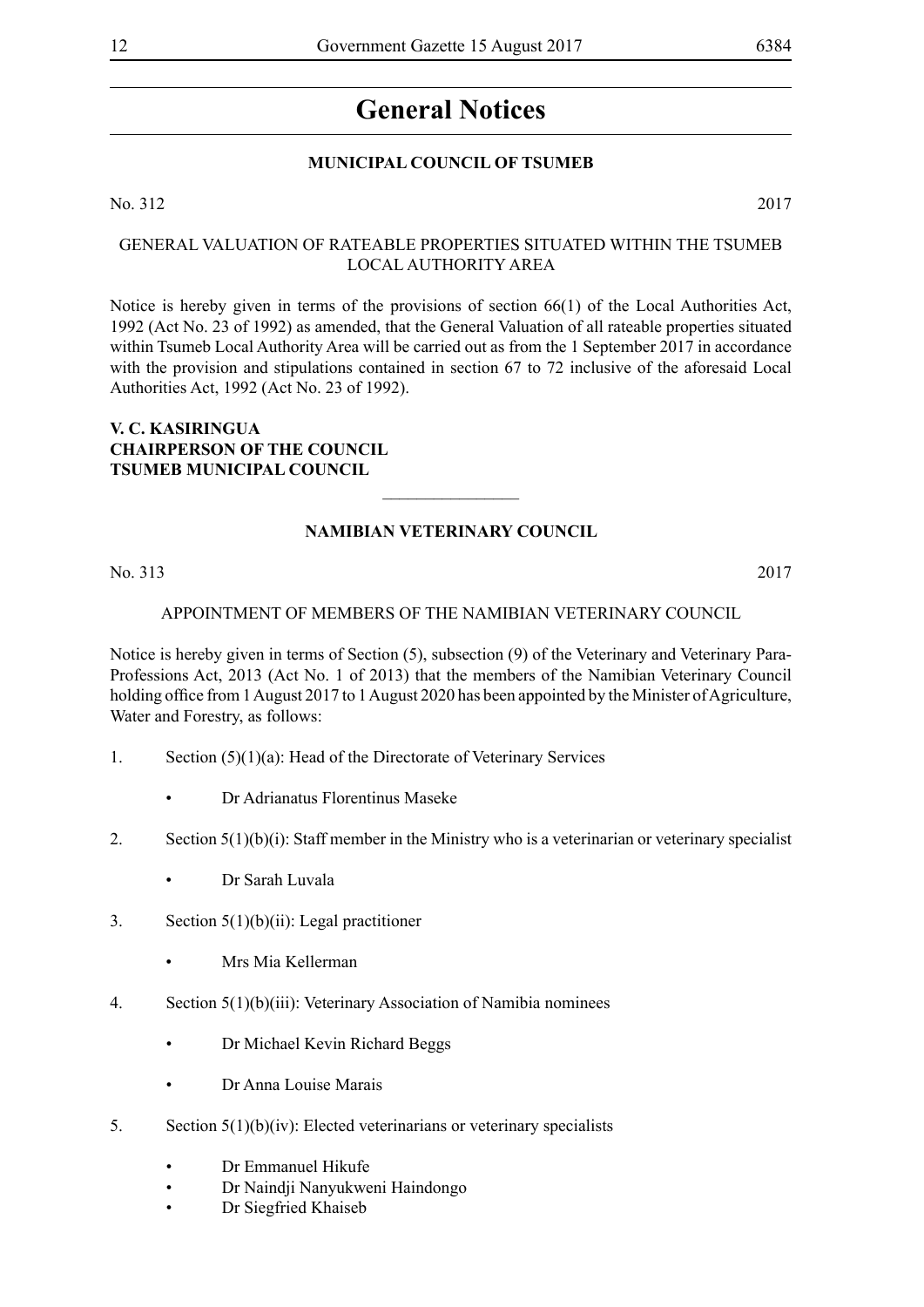#### 6. Section  $5(1)(b)(v)$ : Veterinary para-professionals

- Sr Elizabeth Janet Myer-Komen
- Mr Lukas Kwatuuta Iipumbu

# **J. Kirchner REGISTRAR NAMIBIAN VETERINARY COUNCIL**

#### **CITY OF WINDHOEK**

 $\overline{\phantom{a}}$  , where  $\overline{\phantom{a}}$ 

No. 314 2017

# PERMANENT CLOSURE OF PORTION 'Y' (A PORTION OF ERF 789, OKURYANGAVA) AS PUBLIC OPEN SPACE. PORTION 'Y' (A PORTION OF ERF 789, OKAHWE STREET, OKURYANGAVA) TO BE RESERVED AS STREET TO ALLOW ACCESS TO THE OMUTHIYA AND ONGHUWO YE PONGO LOW INCOME SETTLEMENT

Notice is hereby given in terms of article  $50(1)(a)(ii)$  of the Local Authorities Act, 1992 (Act No. 23) of 1992) that the City of Windhoek proposes the permanent closure of the under mentioned portion as indicated on locality plan, which lies for inspection during office hours at Customer Care Centre (CCC) Notice Board, Municipal Offices, Independence Avenue.

PERMANENT CLOSURE OF PORTION 'Y' (A PORTION OF ERF 789, OKURYANGAVA) AS PUBLIC OPEN SPACE. PORTION 'Y' (A PORTION OF ERF 789, OKAHWE STREET, OKURYANGAVA) TO BE RESERVED AS STREET TO ALLOW ACCESS TO THE OMUTHIYA AND ONGHUWO YE PONGO LOW INCOME SETTLEMENT

Any person objecting to the proposed closure as set out above may lodge such objection together with the grounds thereof in writing, with the City of Windhoek, directed to the Chief Executive Officer, P.O. Box 59, Windhoek, within 14 days after the appearance of this notice in accordance with Article  $50(1)(C)$  of the above Act.

# **V. ENDJALA MANAGER: SUSTAINABLE DEVELOPMENT**

#### **CITY OF WINDHOEK**

 $\overline{\phantom{a}}$  , where  $\overline{\phantom{a}}$ 

No. 315 2017

#### PERMANENT CLOSURE OF PORTION 'A' (A PORTION OF ERF R/3334) AND ERF 2347, OKURYANGAVA AS PUBLIC OPEN SPACE. PORTION `A' (A PORTION OF ERF R/3334) TO BE CONSOLIDATED WITH ERF 2314 INTO ERF 'B', ERF 2347 TO BE CONSOLIDATED WITH ERF 2339 AND 2340 INTO ERF 'Y' FOR THE FORMALISATION AND DEVELOPMENT OF OKATUNDA INFORMAL SETTLEMENT

Notice is hereby given in terms of article 50(1)(a)(ii) of the Local Authorities Act, 1992 (Act No. 23 of 1992) that the City of Windhoek proposes the permanent closure of the under mentioned portion as indicated on locality plan, which lies for inspection during office hours at Customer Care Centre (CCC) Notice Board, Municipal Offices, Independence Avenue.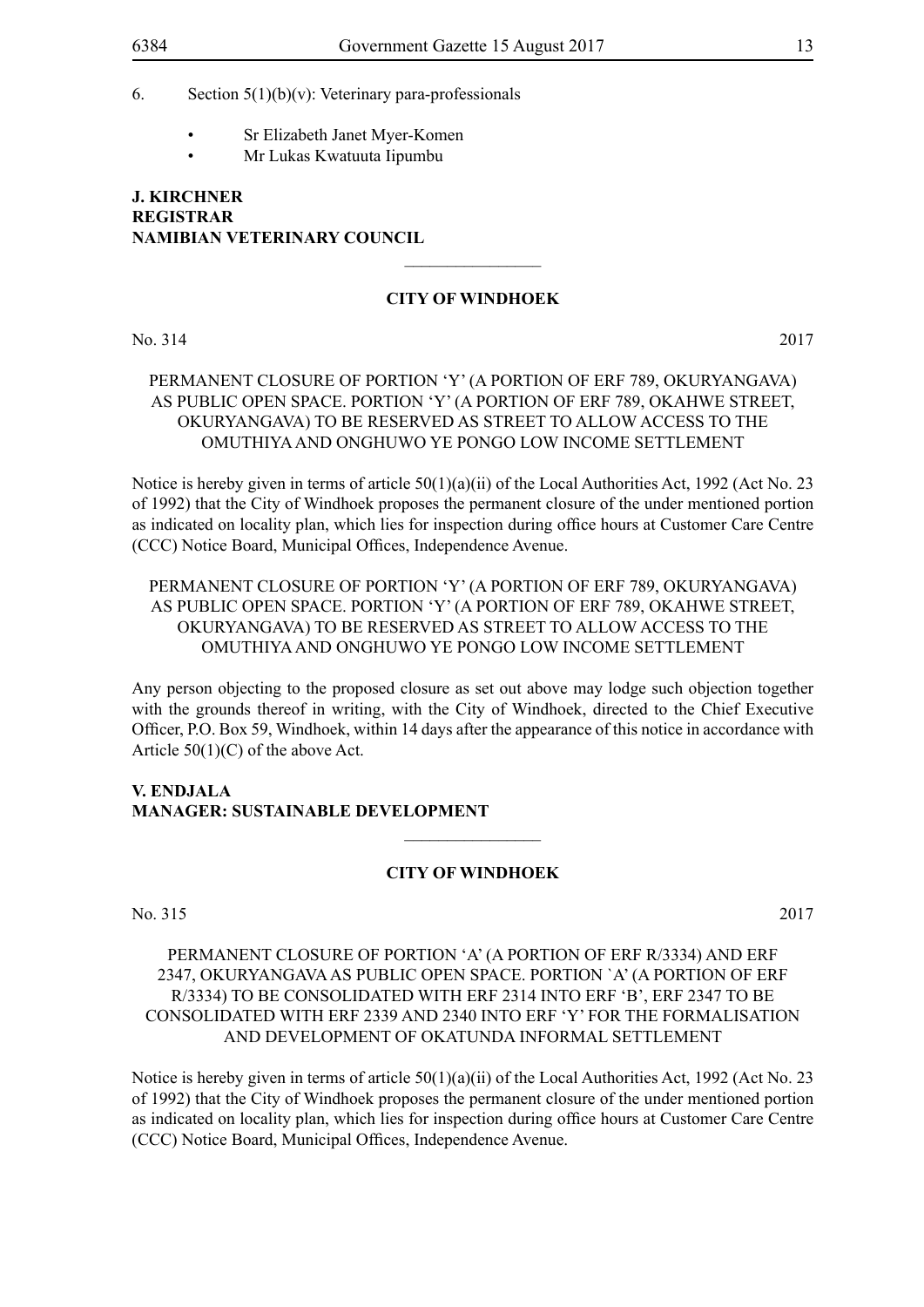# PERMANENT CLOSURE OF PORTION 'A' (A PORTION OF ERF R/3334) AND ERF 2347, OKURYANGAVA AS PUBLIC OPEN SPACE. PORTION `A' (A PORTION OF ERF R/3334) TO BE CONSOLIDATED WITH ERF 2314 INTO ERF 'B', ERF 2347 TO BE CONSOLIDATED WITH ERF 2339 AND 2340 INTO ERF 'Y' FOR THE FORMALISATION AND DEVELOPMENT OF OKATUNDA INFORMAL SETTLEMENT

Any person objecting to the proposed closure as set out above may lodge such objection together with the grounds thereof in writing, with the City of Windhoek, directed to the Chief Executive Officer, P.O. Box 59, Windhoek, within 14 days after the appearance of this notice in accordance with Article 50(1)(C) of the above Act.

# **V. ENDJALA MANAGER: SUSTAINABLE DEVELOPMENT**

# **MUNICIPALITY OF GROOTFONTEIN**

 $\overline{\phantom{a}}$  , where  $\overline{\phantom{a}}$ 

No. 316 2017

# PERMANENT CLOSURE OF ERF R/901, OMULUNGA, EXTENSION 2 AS PUBLIC OPEN SPACE, (THE ERF IS APPROXIMATELY 5000 M<sup>2</sup>)

Notice is hereby given in terms of article 50(1)(a)(ii) of the Local Authorities Act, 1992 (Act No. 23 of 1992) that the Municipality of Grootfontein proposes to permanently close the under-mentioned erf as indicated on the locality plan, which lies for inspection during office hours at the Main Municipal Offices at No. 499 West Street, Grootfontein and the Omulunga Municipal Office.

PERMANENT CLOSURE OF ERF R/901 OMULUNGA, EXTENSION 2 AS PUBLIC OPEN SPACE, (THE ERF IS APPROXIMATELY 5000 m<sup>2</sup> IN EXTENT). THE ERF WILL BE SOLD TO A PROSPECTIVE OWNER FOR BUSINESS PURPOSES

Objections to the proposed closure are to be served on the Secretary: Townships Board, Private Bag 13289, and the Chief Executive Officer, P.O Box 23, Grootfontein, within 14 days after the appearance of this notice in accordance with Article 50(1)(C) of the above Act.

**Applicants Municipality of Grootfontein Ritta Khiba Planning Consultants PO Box 23, Grootfontein P.O. Box 22543, Windhoek Chief Executive Officer Tel: +264 61 225062 Tel: +264-67 243 101 Email rkhiba@gmail.com Fax: +264-67 242 930**

**C.K. Kariko 1012 Virgo Street, Doradopark**

No. 317 2017

#### KARIBIB TOWN PLANNING AMENDMENT SCHEMES NO. 1 TO 5

 $\overline{\phantom{a}}$  , where  $\overline{\phantom{a}}$ 

Notice is hereby given in terms of Section 17 of the Town Planning Ordinance No. 18 of 1954 as amended that the Karibib Town Council intends submitting for approval with the Namibia Planning Advisory Board (NAMPAB) certain amendments to the Karibib Town Planning Scheme.

The amendments will include the rezoning and reservation of land.

The Minister of Urban and Rural Development has granted approval for the compilation and submission of the Karibib Town Planning Amendment Schemes No. 1 to 5.